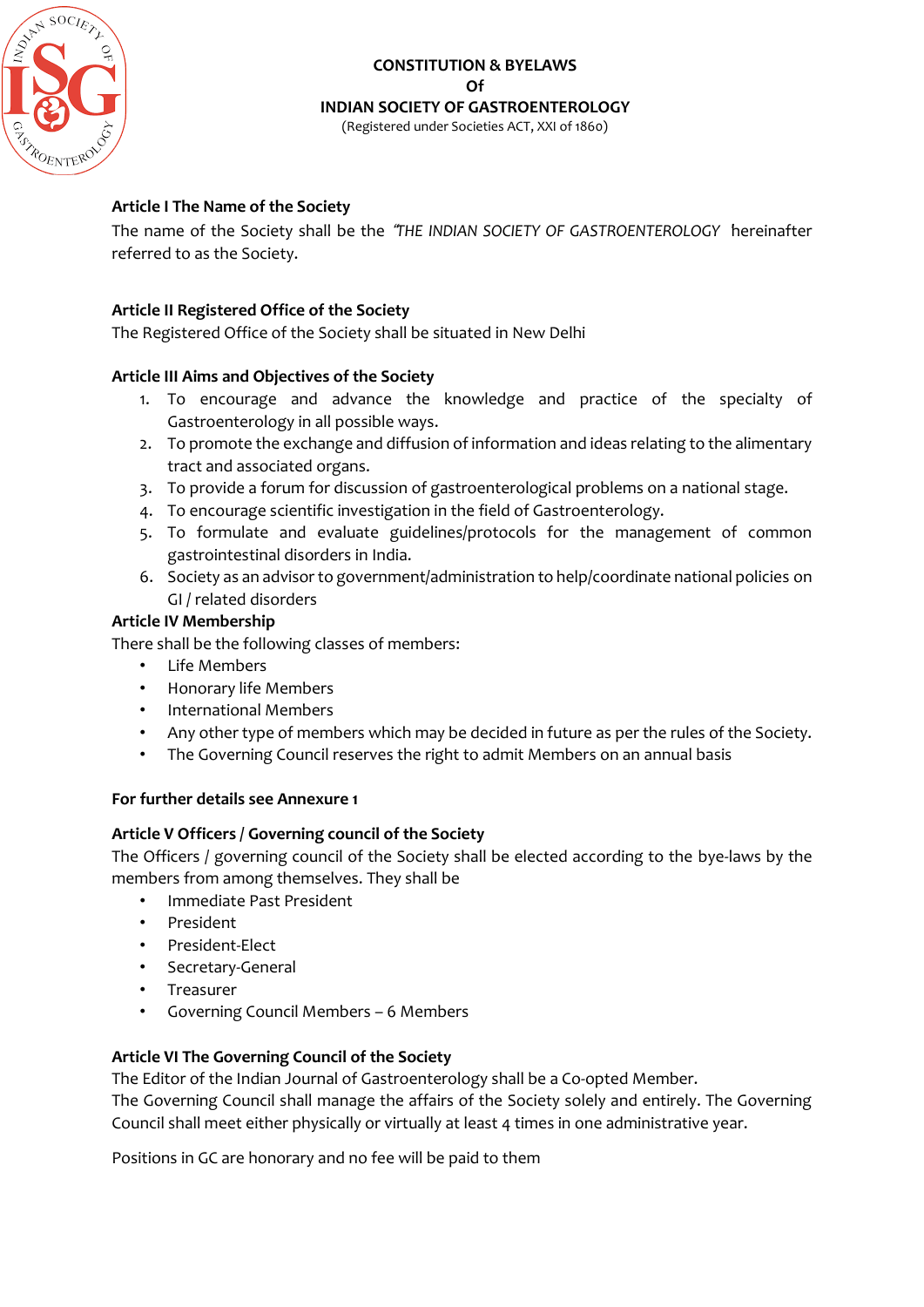

## **CONSTITUTION & BYELAWS Of INDIAN SOCIETY OF GASTROENTEROLOGY**

(Registered under Societies ACT, XXI of 1860)

### **Article VII Funds and Assets**

The funds of the Society shall consist of

- 1. Membership Fees
- 2. Contributions from ISG Meetings/ ISG endorsed Meetings / Funding from Research and Publications
- 3. Contributions, donations, and grants, from any other source
- 4. Income from investments
- 5. Gifts and legacies of immovable or movable property

### **Article VIII Amendments to the Constitution of the Society**

Voting on the proposal for amendment of the constitution of the bye-laws shall be as follows.

- 1. Notification for the proposal of any amendment can be raised by any Life Member of the Society and must reach the Secretary who will then forward it to the Governing Council for discussion and approval by a simple majority.
- 2. If approved by the Governing Council, it will be presented to the General Body during its next meeting through the ballot or through postal or electronic and approved by a threefourth majority of those who cast a valid vote.

### **Article IX Officers of the Society and Members of the Governing Council**

- 1. The posts of the President, President-Elect, Secretary-General, and Treasurer will not be held by any person who holds any such posts in any other major National Gastrointestinal Society in order to prevent conflict of interest. A 'major GI Society' would be defined as one with a membership strength of more than 1000. Exceptions can be made by the Governing Council.
- 2. **President: The President-Elect (elected in the previous year) automatically takes over as president during the Annual Meeting of Society.** He shall hold office for a term of one year but is eligible for **continuing** for a second year in case the President-Elect of the Society is unable to take over the role of the President. No person shall be President for more than two consecutive terms. The President shall be responsible for the affairs of the Society and shall preside at all meetings of the Governing Council and of the Society.
- 3. **President-Elect** shall be elected annually from among the members of the Society who has previously served for at least three years on the Governing Council. He shall hold office for a term of one year. In the absence of the President, the President-Elect shall perform the duties of the President. The President-Elect shall conduct the Annual Elections of the Society.

**The Secretary-General** shall be elected among the members of the Society, who have previously served at least three years on the Governing Council. He shall hold office for a term of three years, after which he is eligible for re-election for a second term. No person shall be Secretary for more than two consecutive terms.

Subject to the control and regulation of the Governing Council, the Secretary-General shall be responsible for carrying out the directions and decisions of the Governing Council and the affairs of the Society as laid down in the constitution and bye-laws. The roles and responsibilities of the Secretary-General shall be as follows.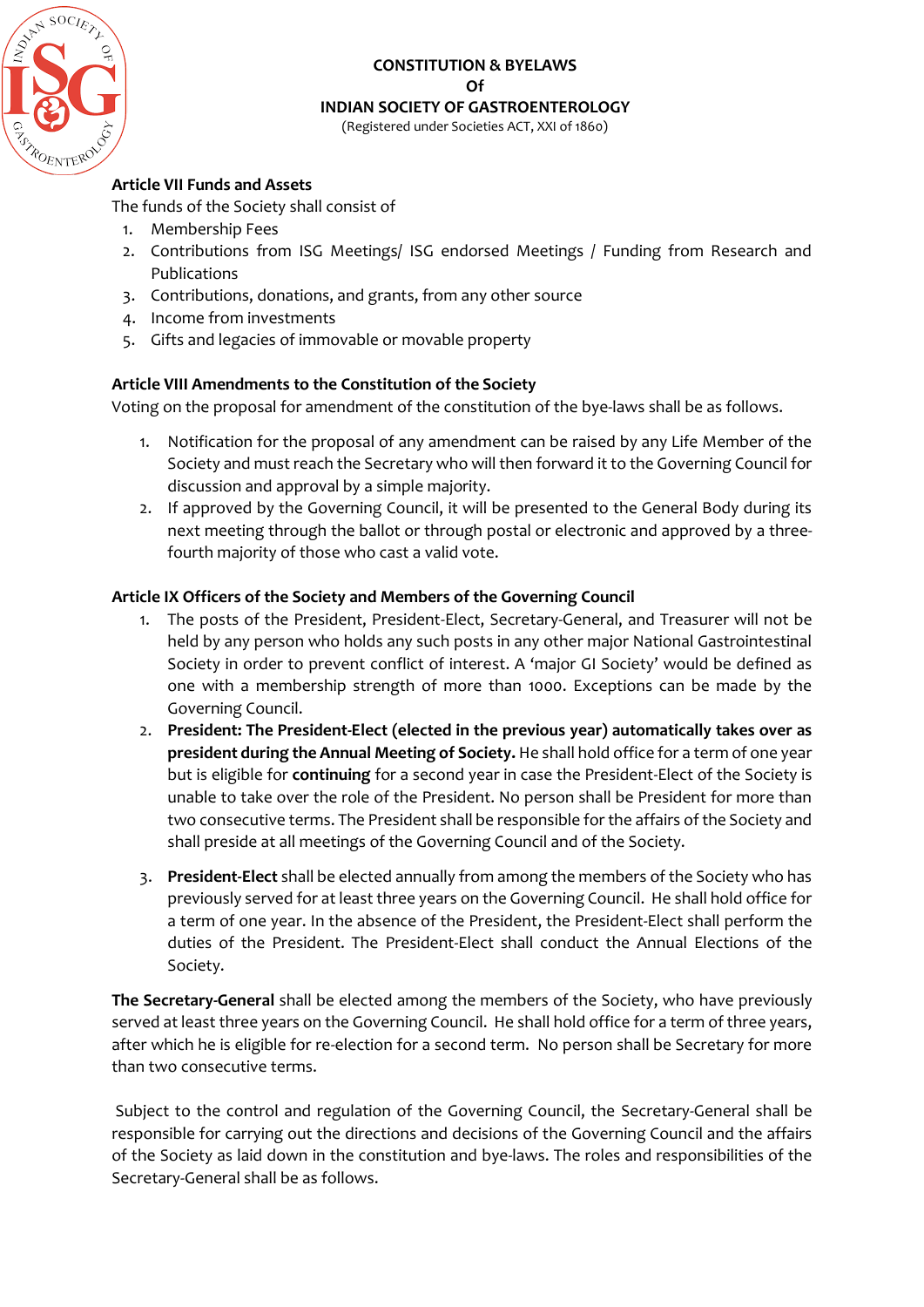

### **CONSTITUTION & BYELAWS Of**

#### **INDIAN SOCIETY OF GASTROENTEROLOGY**

(Registered under Societies ACT, XXI of 1860)

- 1. Convene meetings of the Governing Council as laid down under Article VI of the Constitution.
- 2. Have administrative control over all the affairs of the Society.
- 3. Have charge of the correspondence in relation to the Society. Keep and communicate accurate minutes of all meetings of the Society, Governing Council, and committees thereof.
- 4. Prepare the Annual Report of the Society.
- 5. Be in charge of all the documents and property and other assets of the Society.
- 6. Maintain a Register with Members 'details. These details may be shared with Local Organizing Committees of the Society Meetings
- 7. Collect all dues of the Society, pay in all the amounts into the banking account of the Society and inform the Treasurer of the money so paid.
- 8. Make disbursements up to an amount of INR 50,000/-, and maintain vouchers and records of all such disbursements. In exceptional circumstances, the budget may be exceeded by an amount of INR 50,000/- with the concurrence of the President and Treasurer.
- 9. Perform all such duties as are incident to his office.

**The Treasurer** shall be elected from among the members of the Society and shall hold office for a term of three years (ofthe Governing Council), after which he is eligible for re-election for a second term. He/she should have been a Governing Council Member for at least 3 years. No person shall be Treasurer for more than two consecutive terms.

- 1. The Treasurer shall have the responsibility of all funds and securities of the Society; receive and give receipts for money due and payable in the name of the Society from any source whatsoever and deposit such money in the bank or banks as decided by the Governing Council, and will perform such other duties as from time to time may be assigned to him/her by the Governing Council.
- 2. The Treasurer shall maintain true accounts of the funds and other assets of the Society and of funds and other assets connected with or in any way controlled by the Society.
- 3. All cheques shall be signed by (a) the Treasurer and (b) Secretary or the President.
- 4. Changes of office bearers shall be notified to the bank as per the banking laws.
- 5. The Treasurer shall present the Annual Budget of the Society to the Governing Council.
- 6. The Treasure shall supplement the functioning of the Secretary as and when required.

### **The Elected Members of the Governing Council**

- 1. Elected members of the Governing Council shall hold office for a term of not more than three years in one term.
- 2. A Governing Council Member may be re-elected for a maximum of 1 more term.
- 3. The term of office of the elected members shall be arranged by the Governing Council so that at least two elected members shall retire each year.
- 4. The total number of Governing Council Members will be 6, and 2 will be replaced by election every year after completing a term of 3 years.
- 5. The new officers and the members of the Governing Council shall normally assume office at the end of the Annual Conference. However, if Annual Conference is held before the election or if the Annual Conference is not held, they shall assume office within a week of the declaration of the results of the election.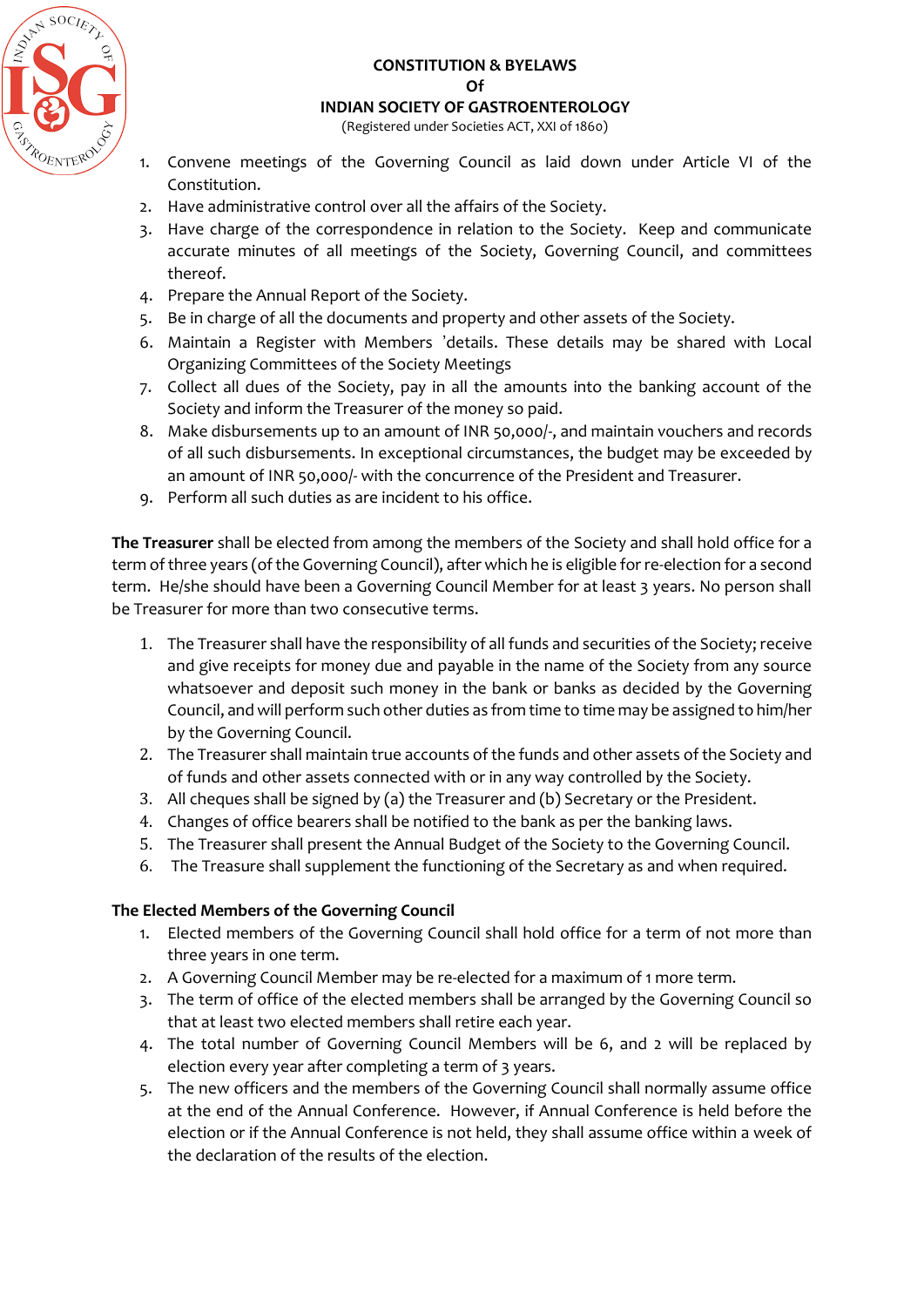

#### **CONSTITUTION & BYELAWS Of INDIAN SOCIETY OF GASTROENTEROLOGY** (Registered under Societies ACT, XXI of 1860)

### **Article X The Elections**

The Secretary-General shall send to each member a list of the vacancies in the Governing Council. The Council will appoint the President-Elect as the Returning Officer, who will then coordinate the election process through the ISG Secretariat. The details of the Election Process will be as mentioned in the SOP for Elections in the ISG. **(Annexure 2)**

### **Article XI The Governing Council**

- 1. The Governing Council shall meet at such time as may be necessary for the transaction of business of the Society. At least 4 meetings shall be conducted every year. One such meeting will be called at the time of the annual conference before the Annual General Body Meeting.
- 2. One of the 4 meetings will include the Presidents/Secretaries of the State Chapters.
- 3. A meeting of the Governing Council may be convened by the Secretary-General with the consent of the President.
- 4. The Secretary-General shall convene a special meeting of the Governing Council upon receiving a request in writing signed by not less than six members thereof. At least three weeks previous notice shall be given to the members of the Governing Council for any meeting of the Governing Council unless all the members otherwise agree.
- 5. Non-attendance of a member at 3 consecutive meetings of the Governing Council, without permission, shall constitute a vacancy, but the Council shall have powers to reinstate the individual after obtaining a proper explanation for his or her absence.
- 6. A resolution may be passed by circulation among the members of the Governing Council and if a majority expresses their opinion in favor of it, a resolution so passed shall be as valid as if it were passed at a duly held Governing Council meeting.
- 7. Quorum for the Governing Council meeting: Six members of the Governing Council shall constitute a quorum. If there is no quorum within 15 minutes of the time when a meeting is called, the meeting shall stand adjourned to half an hour later in the same place. At such adjourned meeting any five members present shall be a quorum and may transact the business for which the meeting was called. If there is still no quorum the meeting shall stand adjourned to any other time and place as fixed by the President; the quorum for such a meeting shall be five.
- 8. **Chairman**: In the absence of the President and the President-Elect, the members of the Governing Council may elect one among themselves as Chairman pro-tem

### **Article XII The General Body Meeting of the Society**

- 1. A General Body meeting of the Society shall be held at least once a year. Notice of the time and place of such a meeting shall be given in writing by the Secretary-General to every member of the Society at least one month in advance. Every motion submitted to the meeting shall be decided by voting.
- 2. Chairman: The President will be the Chairman of the meeting. In the absence of the President and President-Elect, the members of the General Body shall elect from among the members of the Governing Council a Chairman pro-tem.
- 3. The Agenda shall be circulated to all the members at least two weeks before the meeting
- 4. **Quorum:** Subject to the law for the time in force, the members in General Meeting shall have the power to add to, vary, or repeal any of the provisions contained in these Rules, provided that such addition, variation, or repeal is effected by means of a resolution of